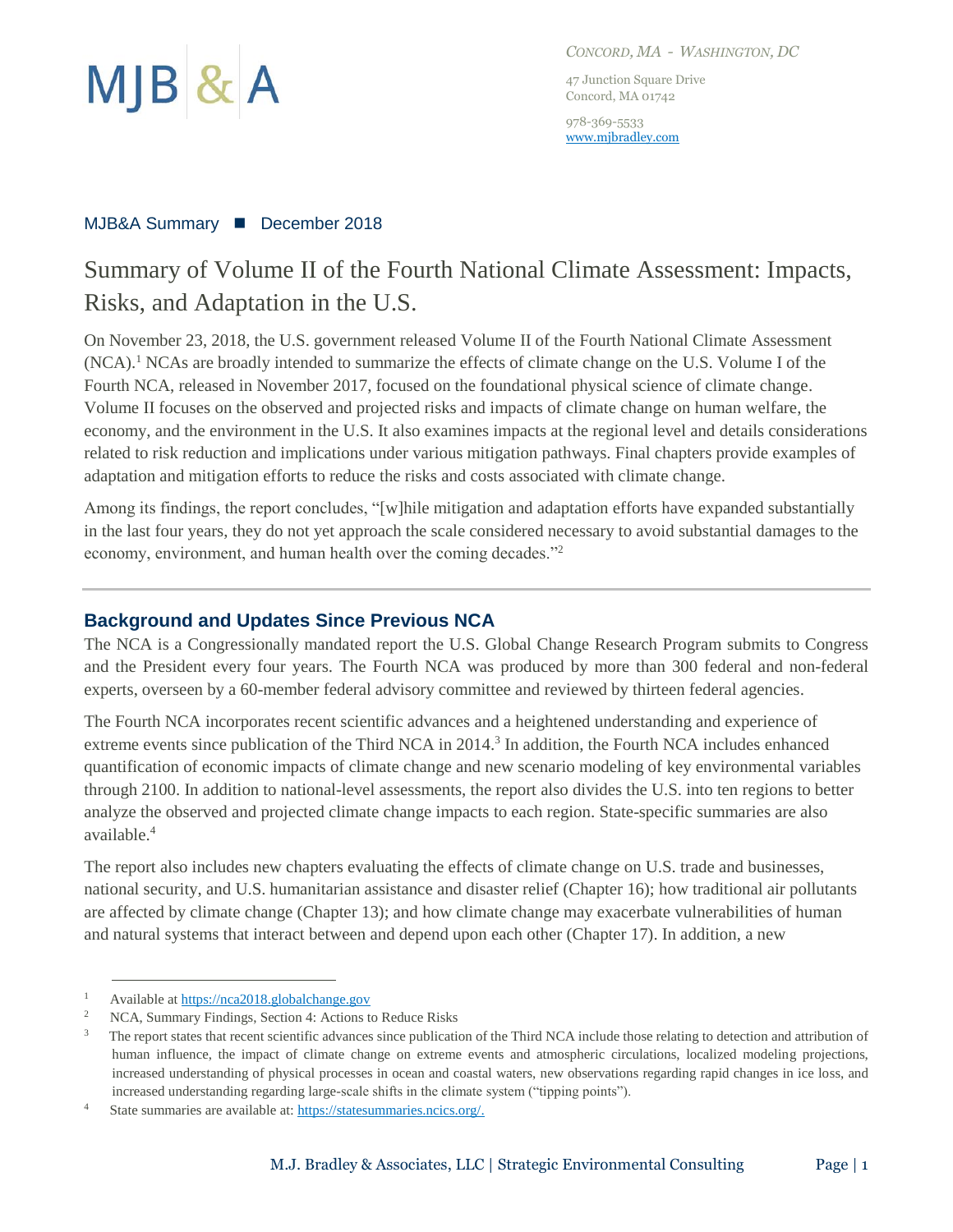

international appendix discusses examples of how other countries have conducted national climate assessments (Appendix 4).

## **Key Scientific Findings of Climate Change**

 $\overline{a}$ 

The following highlights key scientific findings of the report:

#### **Observed and Future Increases in Average Temperature:**

- In the contiguous U.S., average annual temperature has increased by 1.2 $\degree$ F (0.7 $\degree$ C) between 1986 and 2016 and by 1.8°F (1°C) relative to the beginning of the last century.
- Regardless of future emissions, the report projects additional increases in annual average temperature of about 2.5°F (1.4°C) through roughly 2050.
- Significant reductions in emissions could limit global temperature increase to  $3.6^{\circ}F(2^{\circ}C)$  or less. Without significant reductions in emissions, annual average global temperatures could increase by 9°F (5°C) or more by the end of this century.

**Sea Level Rise:** Since 1900, global average sea levels have risen roughly 7 to 8 inches. Almost half of this increase has occurred since 1993. Relative to the year 2000, sea level is very likely to rise 1 to 4 feet by the end of the century.

**Rapid Arctic Change.** Annual average temperatures in the Arctic have increased more than twice as fast as the global average. These changes are accompanied by thawing permafrost and loss of sea ice and glacier mass. By mid-century, it is very likely the Artic will be nearly free of sea ice in the late summer.

**Warming and Acidifying Oceans:** Oceans have absorbed roughly 93 percent of the excess heat from anthropogenic warming since the mid-twentieth century. Oceans are also currently absorbing more than a quarter of annual anthropogenic carbon emissions. As a result, the temperature and acidity of the oceans are increasing.

**Changing U.S. Precipitation:** Average annual precipitation since the beginning of the last century has increased across most of the northern and eastern U.S. and decreased across much of the southern and western U.S. The frequency and intensity of heavy precipitation events are projected to increase with future climate change.

**Extreme Climate and Weather Events and Trends.** Certain types of extreme events have become more frequent, intense, widespread, and/or of longer duration. From 2015 through April 2018, the U.S. experienced 44 unique billion-dollar weather and climate disasters, incurring total costs of nearly \$400 billion. Future climate change is expected to exacerbate these trends:

- **Severe Storms:** Increases in greenhouse gases and decreases in air pollution<sup>5</sup> have contributed to increases in Atlantic hurricane activity since 1970. In the future, Atlantic and eastern North Pacific hurricane rainfall and intensity are projected to increase.
- **Flooding:** While regional changes in sea level rise and coastal flooding are not distributed evenly across the U.S, the frequency, depth, and extent of tidal flooding is expected to increase in the future, as is more severe flooding associated with coastal storms. Since the 1960s, sea level rise has increased the frequency of high tide flooding by a factor of 5 to 10 for several U.S. coastal communities.

<sup>&</sup>lt;sup>5</sup> Some types of air pollution, especially sulfur aerosols, can have a cooling effect on oceans; therefore, their reduction can lead to warmer waters and increased hurricane activity.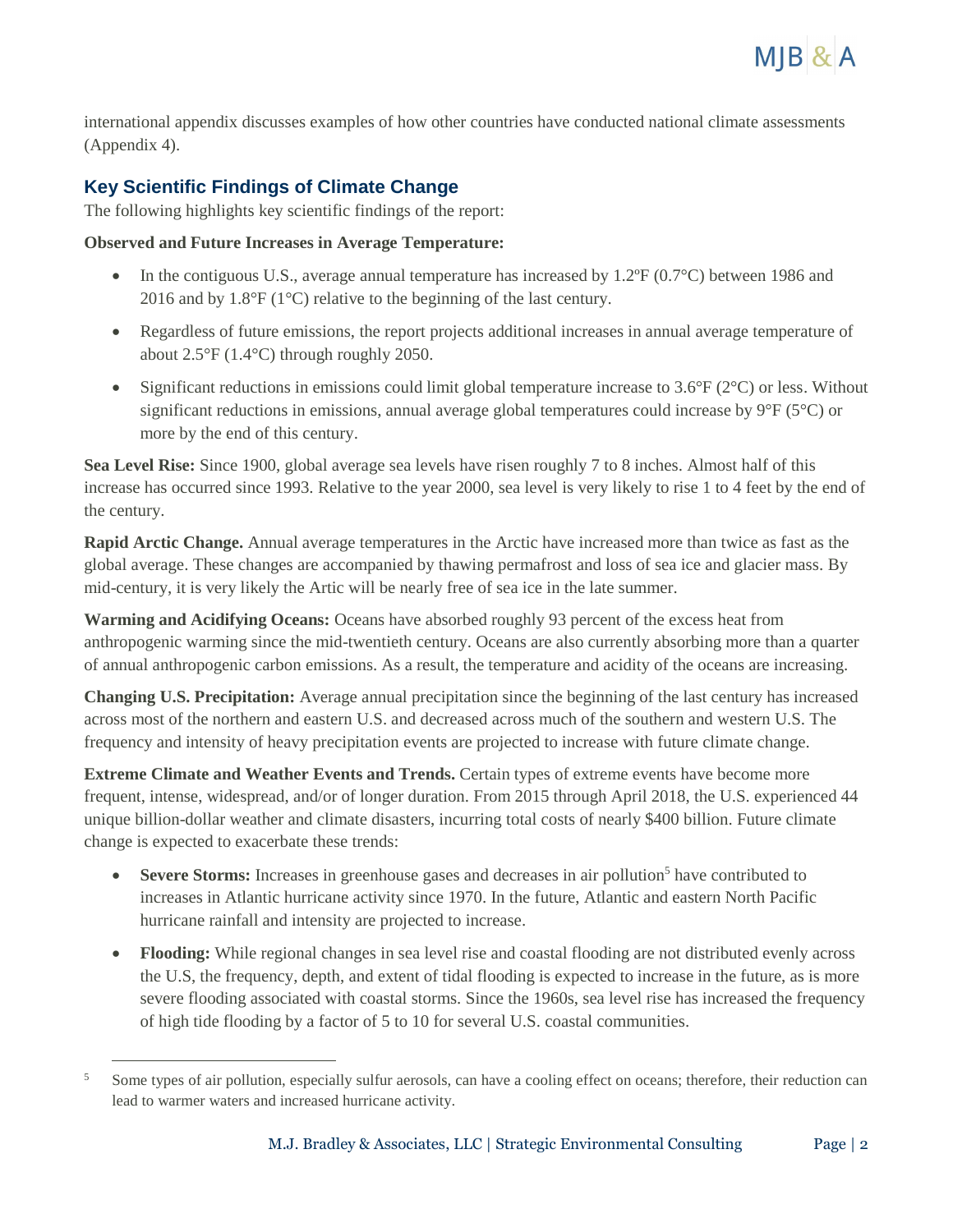

- **Increased Wildfire Risk:** By 2050, the annual area burned in the western United States could increase between two and six times from the present, depending on the geographic area, ecosystem, and local climate. Forest fire risk is projected to increase in parts of the country where is has been more limited to date, such as in the desert Southwest.
- **Heat waves:** The average season length of heat waves across many U.S. cities has grown by more than 40 days over the past half century.

## **Observed and Projected Climate Change Impacts on Welfare, Economy, and Environment in the U.S.**

The report synthesizes observed and projected impacts of climate change at a national and (where applicable) regional level, as well as implications under various mitigation pathways. The following are key takeaways:

**Reduced Agricultural Productivity:** Food and forage production is expected to decline in regions experiencing increases in the frequency and duration of drought and elevated growing-season temperatures. Agricultural productivity will also be affected by soil degradation and water issues caused by extreme precipitation events. An increased likelihood of extreme heat events can contribute to heat stress in livestock, resulting in economic losses for producers.

**Public Health and Air Quality:** Climate change is projected to continue to negatively affect human health by increasing exposure to extreme weather events and infectious diseases and by affecting the quality and safety of air, food, and water.

- **Air Quality and Health Impacts**: Many factors affecting air quality are intertwined with the effects of climate change; therefore, overall impacts will likely vary by region. For example, regions that experience excessive periods of drought and higher temperatures will have increased frequency of wildfires, increased ozone production, and more windblown dust from soils. At the same time, changes to temperatures and rainfall affect the types of crops that can be grown and the length of the growing season, the application of fertilizers and pesticides to crops, and ensuing transport and fate of those chemicals into the air, water, and soil. Despite this regional variability, however, there is evidence that climate change will increase the risk of unhealthy air quality in the future across the nation in the absence of further air pollution control efforts. This could lead to increasing incidence of adverse respiratory and cardiovascular effects, including premature death, impairing visibility, and disrupting outdoor recreational activities.
- **Heat-Related Deaths:** Under a high emissions scenario in 49 large U.S. cities, changes in extreme hot and extreme cold temperatures are projected to result in more than 9,000 additional premature deaths per year, amounting to annual damages totaling \$150 billion (in 2015 dollars) in 2090. A lower emissions scenario could avoid more than half of these deaths, with damages reduced to \$60 billion annually by 2090.
- Labor Productivity: Under a high emissions scenario, almost two billion labor hours are projected to be lost annually by 2090 from the impacts of temperature extremes, costing an estimated \$160 billion in lost wages (in 2015 dollars).

**Outdoor Recreation, Tourism, and Coastal Economies:** Climate change damages to ecosystems are harming the quality of fisheries, tourism, human health, and public safety. These changes are expected to reduce the quality of outdoor recreation and other activities that attract tourists and provide income for tourist economies.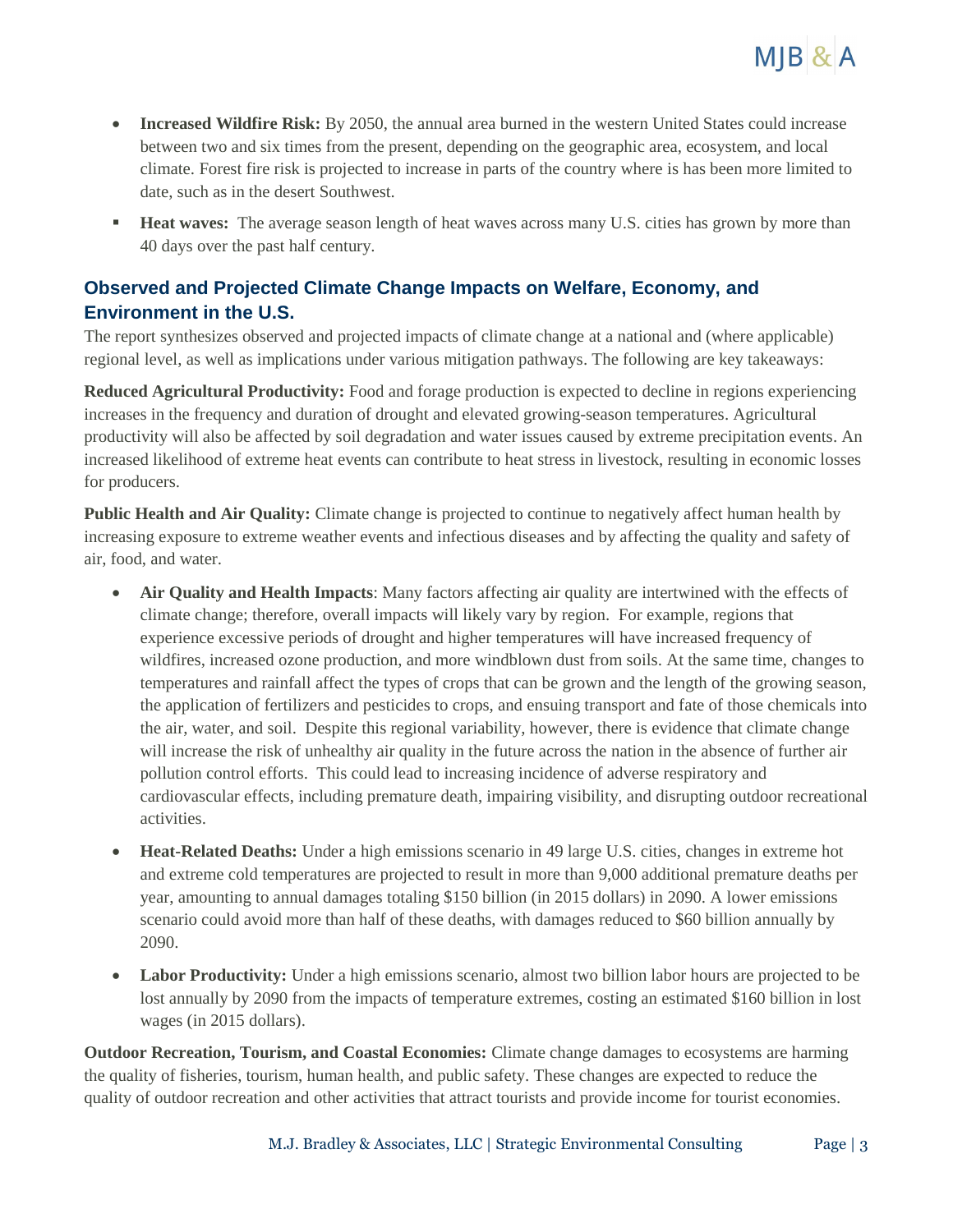

**Built Environment, Infrastructure, and Transportation:** Under a high emissions scenario, it is likely that between \$66 billion and \$106 billion worth of real estate will be below sea level by 2050 (by 2100, this range could rise to \$238 billion to \$507 billion). Even under lower emissions scenarios, chronic high tide flooding will lead to higher costs and lower property values for communities and individuals. Increases in heavy precipitation, coastal flooding, heat, wildfires, and other extreme events pose risk to the reliability, safety, and efficiency of the U.S. transportation system. Targeted coordination that addresses interconnected vulnerabilities can build resilience to climate change. Coordination may involve local and state governments, public-private partnerships, and communities.

**Effects on U.S. International Interests:** The impacts of climate change are virtually certain to increasingly affect U.S. trade and economy, including import and export prices and businesses with overseas operations and supply chains. Climate change is already affecting U.S. military infrastructure.

**Impacts to Vulnerable Populations** Social and economic consequences of climate change are likely to disproportionately affect marginalized and vulnerable populations, including children, older adults, low-income communities, and some communities of color.

## **Observed and Projected Climate Change Impacts on Energy in the U.S.**

The electric sector is particularly vulnerable to climate change. Furthermore, as explored in Chapter 17 (Sectoral Interactions, Multiple Stressors, & Complex Systems), electricity's central role in nearly all economic activity means that climate change disruptions can ripple throughout multiple sectors. Key impacts discussed in the report are summarized below and are displayed visually in Figure 1.

**Resilience:** More frequent and longer-lasting power outages due to climate change-induced severe weather events are projected to continue to threaten the reliability of critical energy infrastructure and to create fuel availability and demand imbalances. Changes in energy technologies, markets, and policies are affecting the energy system's vulnerabilities to climate change and extreme weather events.

**Sea Level Rise Impacts:** Nationally, sea level rise of 3.3 feet would expose dozens of power plants, totaling 25 gigawatts of operating or proposed power capacity, at risk to a 100-year flood. Increased flood risk is expected for Gulf Coast refineries.

**Energy Demand:** Rising temperatures are expected to increase electricity demand by 3 to 9 percent by 2040 under a high scenario and 2 to 7 percent under a low scenario.

**Energy Expenditures:** Rising temperatures are expected to increase electricity costs by increasing demand, reducing the efficiency of power generation and delivery, and by requiring new generation capacity. By 2040, electricity expenditures are projected to increase by 6 to 18 percent under a high emissions scenario (4 to 12 percent under a low emissions scenario). By 2100, the increase in annual energy expenditures in a high emissions scenario is estimated at \$32 billion to \$87 billion.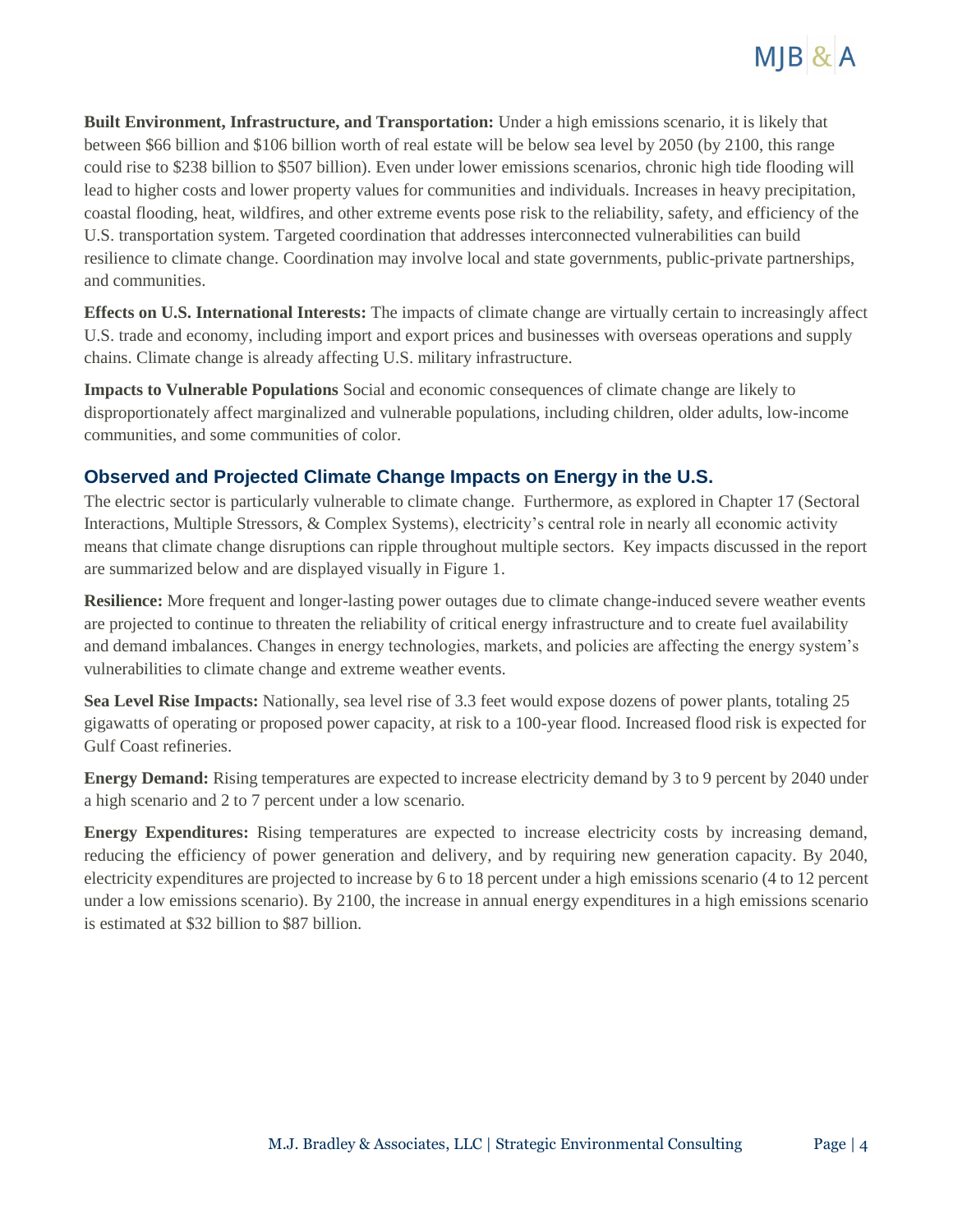# $MIB$ &A



#### **Figure 1: Impacts of climate change and extreme weather events on energy system**

*Source*: Fourth NCA, Volume II, adapted from DOE.

**Generation Needs:** Compared to a scenario without a warming climate, rising temperatures could necessitate the construction of up to 25 percent more power plant capacity by 2040.

**Improving Energy System Resilience:** Actions to enhance energy security, reliability, and resilience to climate change effects can include improved data collection, modeling, and analysis to support resilience planning; private and public-private partnerships to support coordinated action; and the development and deployment of new, innovative energy technologies to adapt energy assets to extreme weather hazards.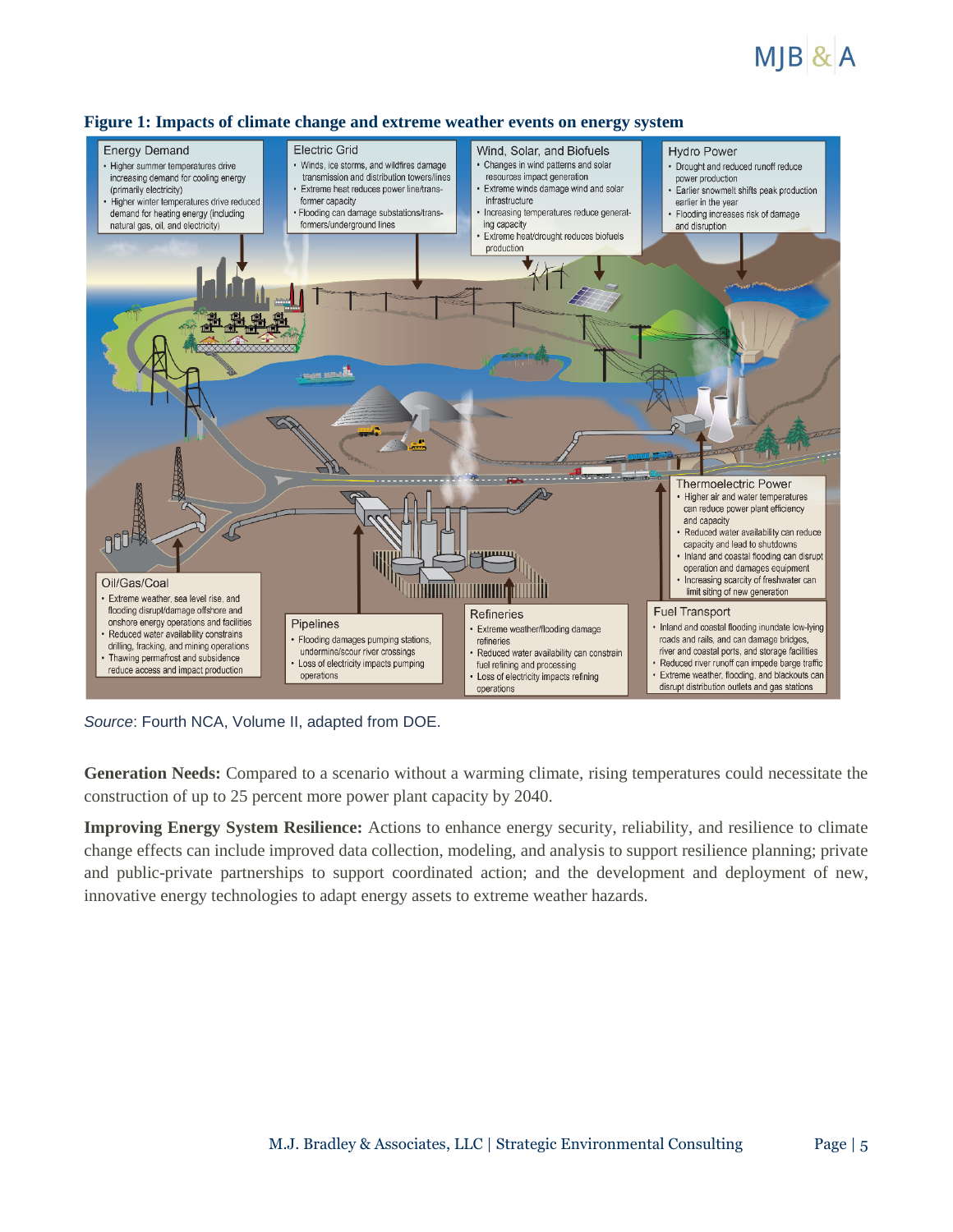## $M$ JB $& A$



#### **Figure 2: Projected Changes in Energy Expenditures**

Figure 1: Depiction of county-level median projected increases in energy expenditures for average 2080-2099 impacts under a high emissions scenario. Outline color indicates level of agreement across model projections (thin white outline indicates disagreement of inner 66% of projections in sign; no outline indicates agreement in sign of more than 83% of projections; black outline indicates agreement in sign of more than 95%. *Source:* Fourth NCA, Volume II.

## **Conclusions**

The report finds that impacts of climate change are substantial and wide-reaching, with observed and projected damages to the economy, environment, and human health and welfare. It also finds that while mitigation and adaptation efforts from communities, governments, and businesses have increased, more immediate, substantial, and sustained reductions of greenhouse gas emissions are needed to avoid the most severe consequences. Without these actions, climate change is expected to further damage American infrastructure and property, amounting to substantial economic damages. The final two chapters of the report detail the benefits of and opportunities for mitigation and adaptation. These actions can help reduce the risk of and cost associated with climate change.